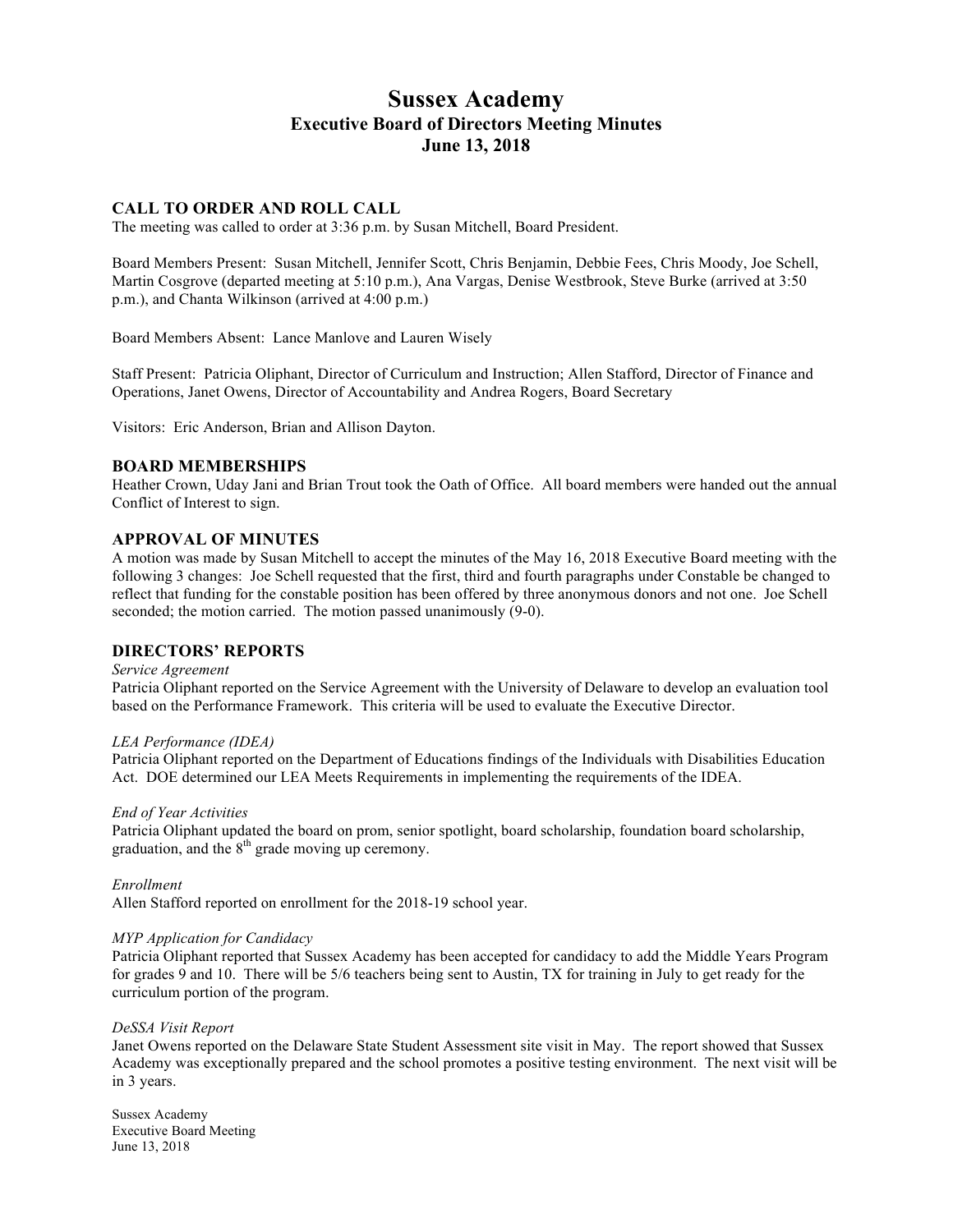Debbie Fees reported there was also an IB Compliance inspection. No suggestions for improvements were recommended. PSAT/SAT testing results were reviewed.

*DCSN Summer Leadership Summit*

The Delaware Charter School Network will be hosting a leadership summit at Newark Charter School on August 3, 2018 from 9 a.m. – 4 p.m.

### **MONTHLY BOARD FINANCIAL REPORT**

Allen Stafford reported on the May financials:

With an anticipated surplus of over \$200K he suggests pre-paying an amount of \$100K - \$150K on the lease out of FY18 funds to offset the anticipated needs of using reserve funds in the preliminary FY19 budget.

Allen Stafford reported that based on the fact we are showing a positive balance and anticipated surplus, he has prepaid the IB and MYP fees which came to \$21,150 and also pre-paid Edmentum (online course wear system) which totaled \$11,000 out the FY18 Budget.

Financial Training is now available for registration for new board members. This training is a requirement. Allen Stafford will be sending the link to register. Susie Mitchell reminded new board members that a background check is also required.

A motion was made by Chris Benjamin to accept the May 31, 2018 Financial Reports. Steve Burke seconded; the motion carried. The motion passed unanimously (11-0).

Allen Stafford reported on the FY19 Preliminary budget. Mr. Stafford told the Board that the new budget included a lease with Washington Equipment Finance Company for a new mower for the additional grounds that need to be maintained. Funds have been set aside so that the Compensation Committee can reconvene to double check the final step compensation to teachers for salary corrections.

A motion was made by Jennifer Scott to accept the Preliminary Physical Year 2019 Budget. Steve Burke seconded; the motion carried. The motion passed unanimously (11-0).

### **SUSSEX ACADEMY FOUNDATION UPDATE**

Joe Schell reported that the Sussex Academy Foundation has \$400,000 in the bank. The expected invoices to be received are for the LED lighting project and grading behind the maintenance building near the railroad tracks to be sculpted into clear ponds and wild flowers.

### **COMMITTEE REPORTS**

**Executive**  No report was presented.

**Finance** Reported under Financial Report.

### **Recognition**

No report was presented. **Outreach** No report was presented.

### **Building and Grounds**

No report was presented.

#### **Program Development**

No report was presented.

Sussex Academy Executive Board Meeting June 13, 2018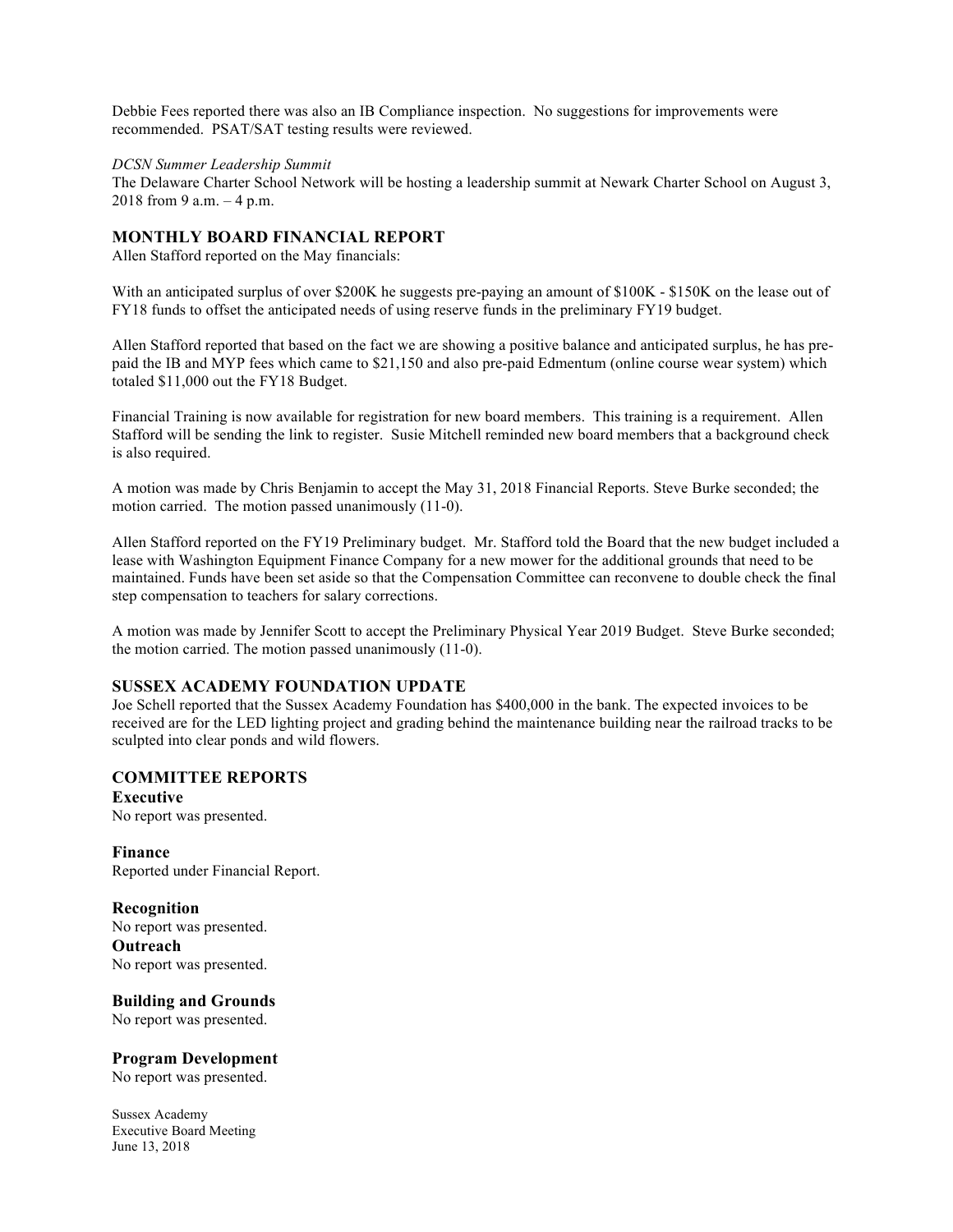### **Athletics** Written report was presented.

### **Legislative**

### *503-A Promotion Policy*

Allen Stafford reported that this policy was presented last month, but we had an outdated high school promotion policy and a change in the states' chronic absences policy. This has now been updated and consistent with what is on our website.

A motion was made by Susie Mitchell to approve the 503-A Promotion policy as drafted. Denise Westbrook seconded; the motion carried. The motion passed unanimously (11-0).

### **Governance**

No report was presented.

**Nominating** No report was presented.

### **Succession Planning**

No report was presented.

**Employee Compensation Committee**

No report was presented.

# **OLD BUSINESS**

### *Constable Position*

Martin Cosgrove reported that he met with the licensing board in Dover for the constable position. After his presentation for the proposed constable, the application was accepted and approved. A constable has been hired and will start when the teaching staff returns on 8/20/18.

Susie Mitchell reported on the request for minor charter modification that will help with extra funding for staffing projection in regards to student enrollment and that we will also modify our Communications Pathway to request CTE Funding.

Jennifer Scott reminded board members that the Summer Board Workshop would be July 18 at 3:30 p.m. Currently there is no venue where it will be held.

## **NEW BUSINESS**

#### *Recognition of Outgoing Board Members*

Susie Mitchell recognized the Board's outgoing members. Chris Benjamin, Ana Vargas and Joe Schell (as a voting board member) were presented with a silver engraved cup.

*Swear in New Board Members*  Moved to the beginning of the meeting.

#### *Charter Modification*

A motion was made by Jennifer Scott to have Sussex Academy submit a minor charter modification to the Department of Education for the purpose of increasing our enrollment number from 110 per grade to 120 per grade. Susie Mitchell seconded; the motion carried. The motion passed unanimously (10-0).

*DASL Contract* Discussed under Directors' Report

Sussex Academy Executive Board Meeting June 13, 2018 *Washington Equipment Finance Co. Lease*  Discussed in the Preliminary Budget